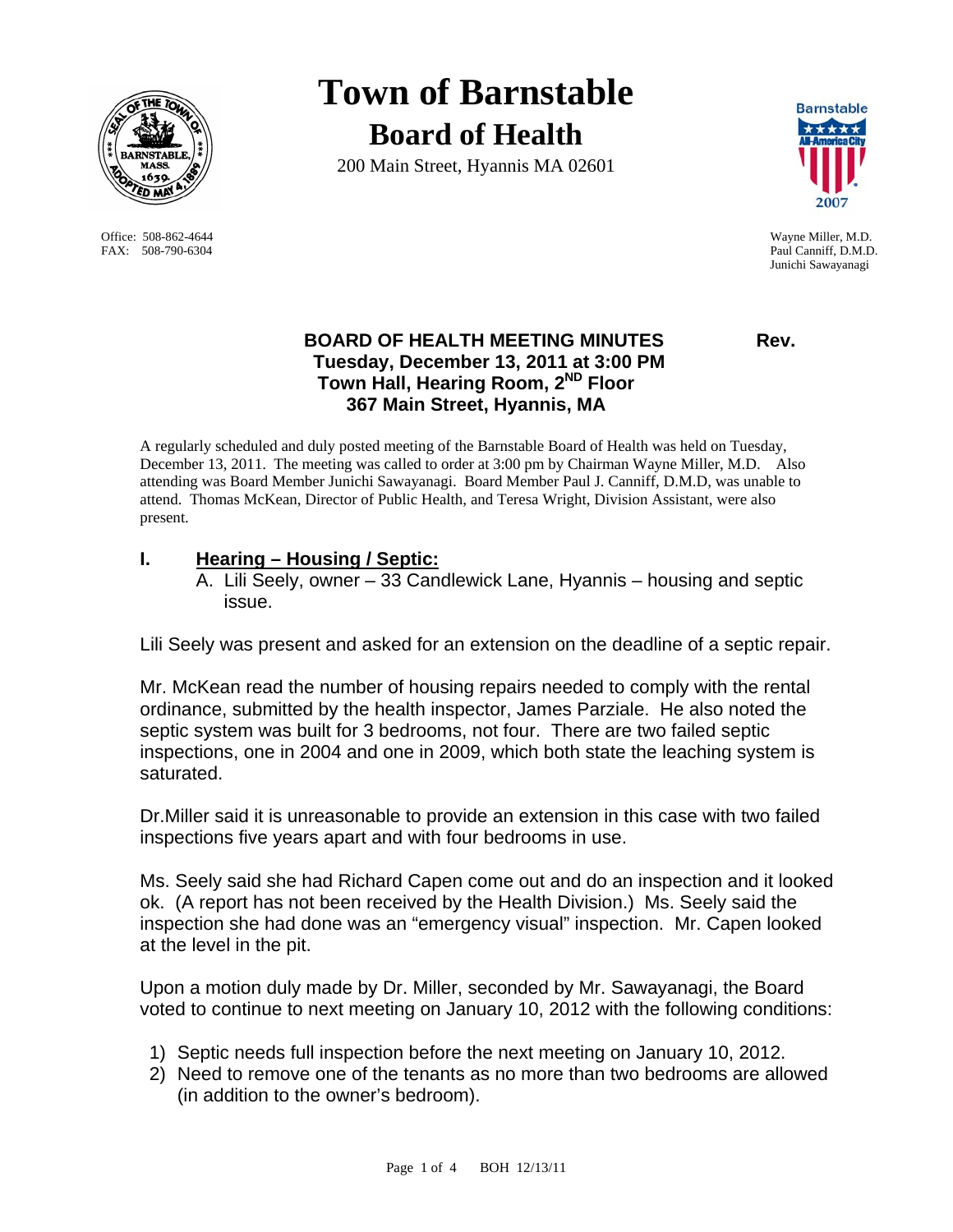- 3) Owner will speak with Building Department to see if they will allow her to install a permanent structure/platform for the proper egress window height requirement of 44 inches from the floor. Otherwise, owner will have to install the windows down at the 44 inches height or the room(s) can not be allowed to be used for bedroom(s).
- 4) Another housing inspection will be done before the January 10, 2012 meeting to see of the housing repair list.

(Unanimously, voted in favor.)

B. Kenneth Carey, owner – 439 (a.k.a. 441) South Main Street, Centerville, 3 units, housing violations.

Kenneth and Paula Carey were present and discussed the three apartments and the housing violations with the Board: Apt#1 – Ceiling Height too low – older house built in 1770, Apt#2 – Protective railings must be installed for outside railing. Apt#  $3 -$ Back Unit: Hot water is not sufficient, the front door needs repair, and the loft area does not conform to regulations: not 70 sq.ft, low ceiling height, \* no second egress.

Kenneth asked whether variances to the Sanitary Code must be recorded at the Registry of Deeds. The Board was unfamiliar with this. Mr. McKean will look into this for him.

Mr. Carey explained that he is requesting an extension on the deadline to install the balusters as the Building Department requires plans be submitted, obtain sign-offs from other departments, and then the timeframe is two weeks to obtain a permit.

Mr. McKean explained that the inspectors will not be able to sign off on a standard building permit because the Health Division does not have any septic information on the property. Mr. Carey said he can provide the septic information. He also said his property borders the Marsh on the Centerville River and the setbacks are not sufficient so the system would have to be totally replaced and pumped up the hill. There have been no signs of any problems with the system and Mr. Carey has been hoping to see sewer become available.

As the septic issue is not crucial at this time, but some housing issues are, it may be possible to qualify for an Express Building Permit due to the potential risk of no balusters.

Upon a motion duly made by Dr. Miller, seconded by Mr. Sawayanagi, the Board voted to:

- 1) Variance approved on ceiling height in both bedrooms in Apt. #1 (one at 6'2" and one at 6'5") due to the age of the structure,
- 2) 90 Day Extension from December 13, 2011 granted to fix baluster in Unit 2,
- 3) Loft in Studio does not qualify as a sleeping area by State Code,
- 5) Have a 16-page septic inspection report done,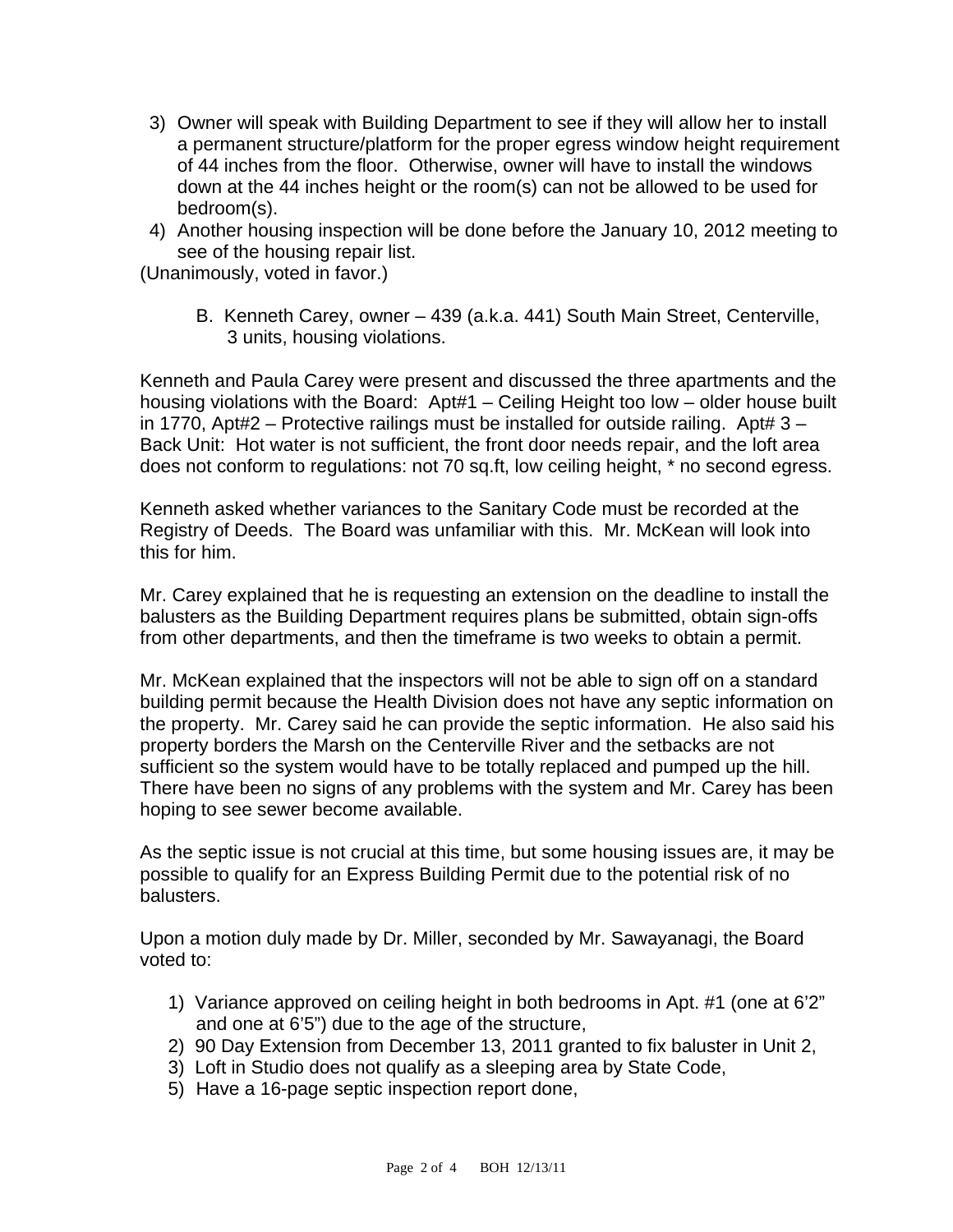6) Rental needs full inspection to be done for next meeting on January 10, 2012,

And, voted to continue to January 10, 2012 meeting. (Unanimously, voted in favor).

# **II. Variances – Septic (Cont):**

| <b>POSTPONED</b> | Michael Pimentel, JC Engineering, representing Christian Camp |
|------------------|---------------------------------------------------------------|
| UNTIL BOH        | Meeting Association, owners -915 Craigville Beach Road,       |
| <b>JAN 2012</b>  | Centerville, Map/Parcel 225-001, 2.5 acre lot, two setback    |
|                  | variances. (cont. from November 2011)                         |

#### **III. Variances – Septic (New):**

A. Peter McEntee, representing Brian Hickey, owner –54 Acorn Drive, West Barnstable, Map/Parcel 216-015, 32,600 square feet lot, variances.

Peter McEntee attended and discussed the proposed septic plan.

Upon a motion duly made by Dr. Miller, seconded by Mr. Sawayanagi, the Board voted to approve septic plan dated 11/23/11 with the following conditions: 1) Needs water quality test to be performed on the on-site well prior to installation, 2) Must record a 3-bedroom deed restriction at the County Registry of Deeds and, 3) Must provide a proper copy of the Deed Restriction to the Public Health Division. (Unanimously, voted in favor.)

# **IV. Variance – Food (New):**

POSTPONED Kathy Murray, owner, Barnstable Village, LLC – 3220 Main Street, UNTIL BOH Barnstable, Map/Parcel 300-010, grease trap variance, has JAN 2012 limited menu and is a small market.

#### **V. Septic Installer (New):**

Nick Cimeno, Bourne, MA

Nick Cimeno was not present.

Mr. McKean stated Mr. Cimeno had passed the Installers Exam and had good references.

Upon a motion duly made by Dr. Miller, seconded by Mr. Sawayanagi, the Board voted to grant a Septic Installers License to Nick Cimento. (Unanimously, voted in favor.)

# **VI. Discussion – Preliminary:**

Preliminary Discussion for Signage "Wording" and Beach Designations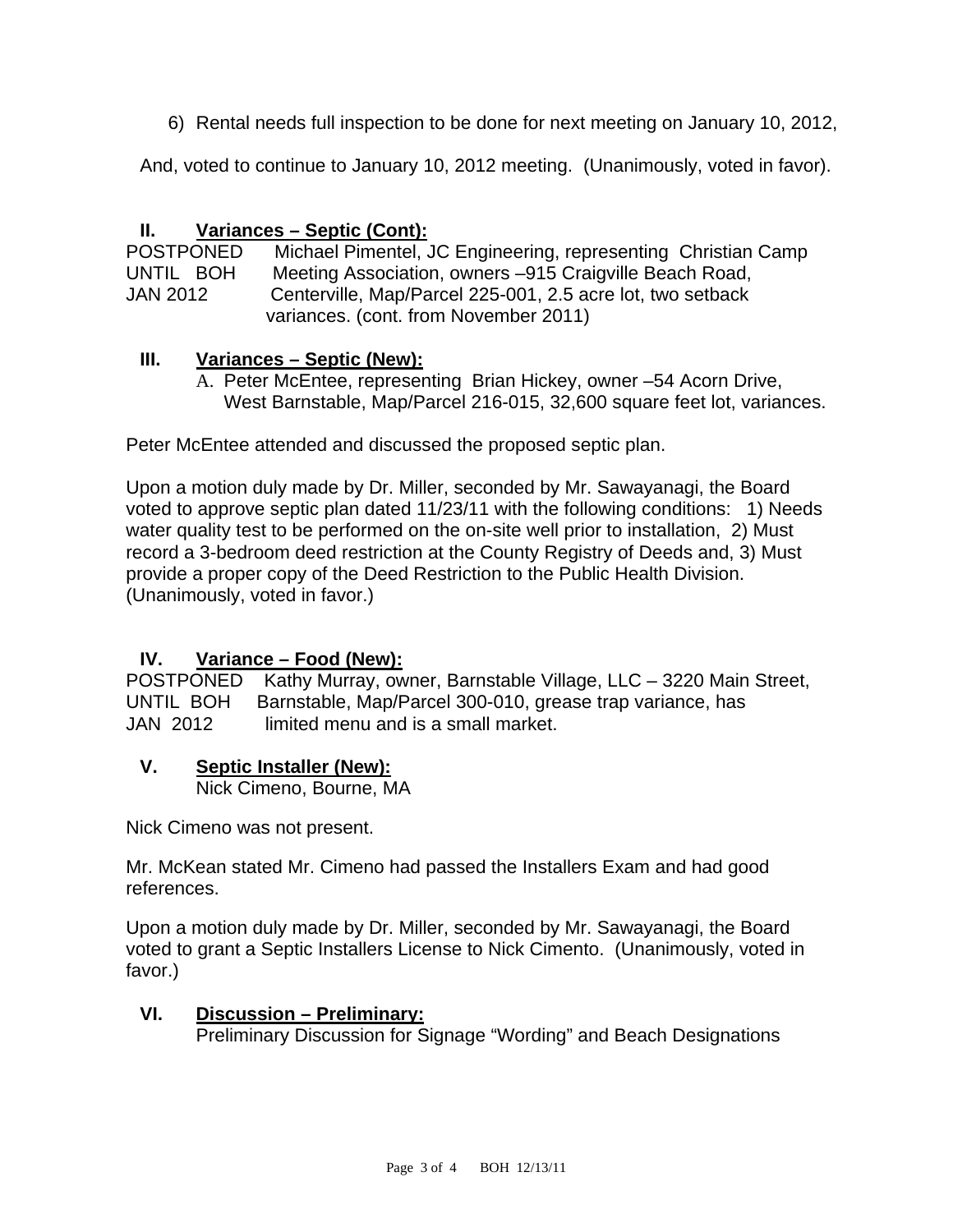Dr. Miller said there have been meetings with the Town Manager, Town Attorney, Lynn Poyant, Thomas Geiler, Thomas McKean, etc. and the following is the tentative list of beaches which are to remain being tested on a regular basis:

- Covell's Beach, Centerville
- Craigville Beach, Centerville
- Dowser's Beach,Osterville
- Eugenia Fortes, Hyannis
- Kalmus Beach, Hyannis Both Sides Tested: Ocean + Yacht Club sides
- Keyes (aka Sea Street) Beach, Hyannis
- Loops Beach, Cotuit
- Millway Beach, Barnstable
- Sandy Neck, West Barnstable
- Veteran's Beach, Hyannis
- Hamblin's Pond, Marstons Mills
- Hathaway's Pond, Barnstable
- Joshua's Pond, Osterville
- Lovell's Pond, Marstons Mills
- Wequaquet Town Beach, Centerville

Dr. Miller also said that at the last meeting, it was unanimously suggested to add to the following location to the above list for testing:

**Estey Avenue, Hyannis.** 

Dr. Miller said six locations were identified as places where signs should be placed to inform the public that testing is not performed. These locations were chosen because they are either used for swimming, or "beach" is in their designation, or they are designated as a swimming area in the Town Ways to Water. The Town Attorney has suggested that the signs should read "water quality not tested for swimming". This wording is believed to cover the State's comments that it is not open for swimming and the water quality is not tested. The six locations are:

- Cross Street, Cotuit
- Ropes Beach, Cotuit
- Scudder Lane, Barnstable
- Wianno Avenue, Osterville
- Mystic Lake Race Lane Area, Marstons Mills
- Shubaels Pond by boat ramp and parking lot, Marstons Mills

One beach still in question to be tested or to have signage is:

Oregon, Cotuit

It was discussed to have further research on Crocker's Neck, Cotuit. Two locations (Long Pond, Centerville and Middle Pond, Marstons Mills) also need more research to determine whether the deeds transferring the property to the Town specifies use as a swimming area.